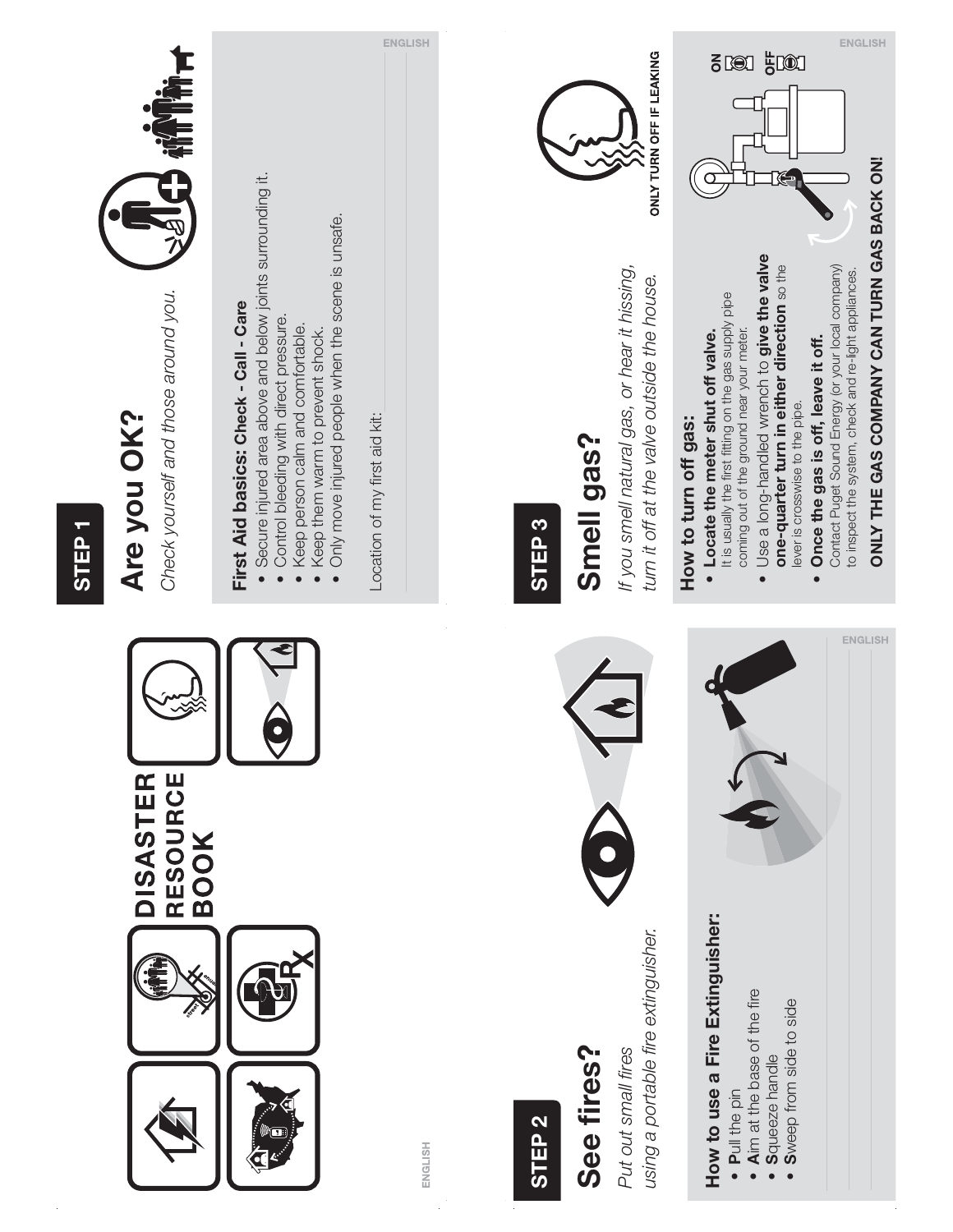#### **STEP 4**

### Running water? **Running water?**

contamination from broken pipes outside your house. contamination from broken pipes outside your house. damage. Turn off water to protect against damage. Turn off water to protect against Check for sewage and water line Check for sewage and water line

# **If you suspect sewage lines are damaged:**  If you suspect sewage lines are damaged:

• Avoid using the toilets and repair your system as soon as possible. t Avoid using the toilets and repair your system as soon as possible.

#### If water pipes are damaged: **If water pipes are damaged:**

 t Avoid using water from the tap and contact the water company. . Avoid using water from the tap and contact the water company.

#### **STEP 5**

## Electrical problems? **Electrical problems?**

Look for electrical system damage. Look for electrical system damage.



smell burning insulation, turn off the electricity at the main smell burning insulation, turn off the electricity at the main If you see sparks or broken or frayed wires, and/or if you If you see sparks or broken or frayed wires, and/or if you fuse box or electric panel. fuse box or electric panel.

**Don't step in water to get to the fuse box or**  Don't step in water to get to the fuse box or **electric panel.**  electric panel.

ENGLISH



#### e-mail: e-mail: e-mail: **Telephone: e-mail: Telephone: e-mail: Telephone: e-mail:**Out of area Contact **Out of area Contact info page** Telephone: Telephone: Telephone: **Name: Name: Name: ENGLISH** • Wear comfortable clothing, hard hat, safety glasses,  $\bullet\,$  Put your fire extinguisher at the end of the driveway · Wear comfortable clothing, hard hat, safety glasses, Put your fire extinguisher at the end of the driveway Turn on the radio for up to date information Turn on the radio for up to date information Dress for safety and go **Dress for safety and go** to your meeting site **to your meeting site** Bring a flashlight and your first aid kit.  $\bullet$  Bring a flashlight and your first aid kit. for others to use if necessary. for others to use if necessary. My meeting places are at: My meeting places are at: gloves, sturdy shoes. gloves, sturdy shoes. Pay phones in my area: Pay phones in my area: **STEP 6**

ENGLISH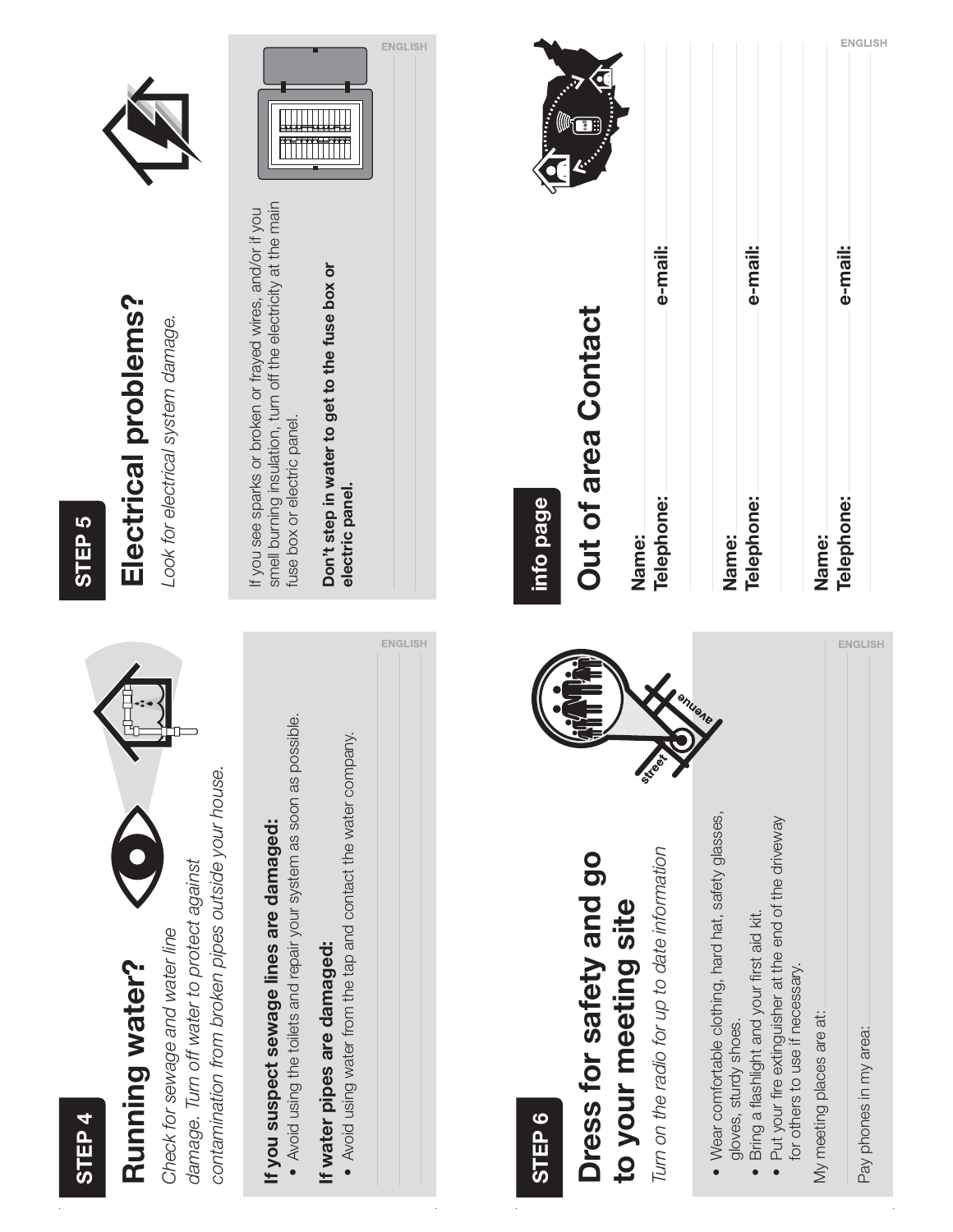| <b>ENGLISH</b>                                                                                                                                                                                                                                                                                                                                                           | <b>ENGLISH</b><br>SOCIAL SECURITY<br>$\ddagger$                                                                                                 |
|--------------------------------------------------------------------------------------------------------------------------------------------------------------------------------------------------------------------------------------------------------------------------------------------------------------------------------------------------------------------------|-------------------------------------------------------------------------------------------------------------------------------------------------|
| Garbage bags for insulation, rain gear, shelter and bathroom<br>Around the house stuff<br>Ties, tissues, tape for first aid supplies<br>Pen, paper & markers for messaging<br>Pound on the walls to signal for help<br>that can be used after a disaster<br>Sandwich bags for gloves<br>Pillowcases to carry stuff<br>What else???<br>Sturdy shoes<br>info page<br>Water | Place copies of documents<br>and identification here<br>PASSPORT<br>info page<br>LIC#<br>EXP<br>DOB                                             |
| <b>ENGLISH</b><br>I enuene<br>Street                                                                                                                                                                                                                                                                                                                                     | <b>ENGLISH</b><br>$\bigoplus$                                                                                                                   |
| (community center, churches, libraries, etc.)<br>Community contacts<br>and resources<br>info page                                                                                                                                                                                                                                                                        | Email:<br>Medical information<br>Medical Needs:<br>Medications:<br><b>Telephone:</b><br>info page<br>Insurance:<br><b>Allergies:</b><br>Doctor: |

 $\mathcal{A}$ 

 $\mathcal{L}_{\mathcal{L}}$ 

 $\frac{1}{2}$